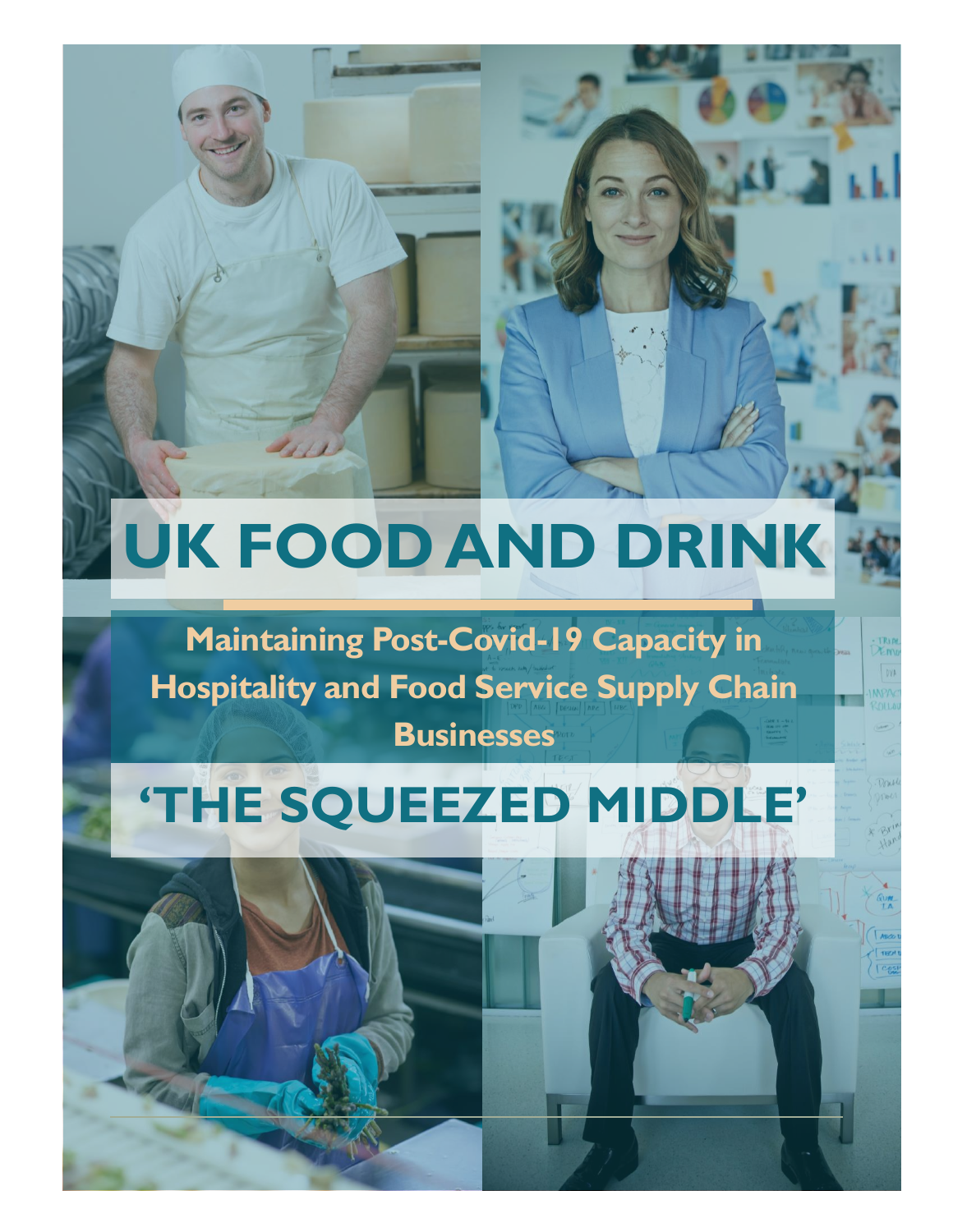**The UK food and drink industry has welcomed the support of both UK and devolved authorities which has helped businesses respond to the current pandemic. We support the aim of ensuring businesses are in the best possible position to resume their commercial operations and contribution to the economy, as the current range of restrictions are eased and finally removed.**

Much of the current support has been focused on the particularly hard-hit retail, hospitality and food service sectors. The organisations who are signatories to this document represent the food and drink businesses providing the manufacturing and supply of goods and services into the UK's hospitality and food service market, we call this group of businesses the **'Squeezed Middle'**. We are fully supportive of the approach taken with regard to the hospitality and food service market. But we feel that the position of this wider food and drink manufacturing industry, its 7,400 businesses<sup>1</sup> and the 430,000 people<sup>2</sup> it employs across every region and nation of the UK, as well as its supply chain have received far less attention. As a result, there are concerns that the restarting of the hospitality and food service market could be negatively affected by the inability of its supply chain to restart.

Supply chains have been thoroughly modernised in recent years with significant efficiency gains. To achieve this, manufacturers have become more specialised in terms of the supply chains into which they deliver. As a result, those manufacturers and suppliers focused on the hospitality and food service market have suffered a loss of business just as significant as their customers. Despite this, the level of assistance is, we believe, currently poorly focused and will not be able to deliver the recovery plan we believe Government is working towards.

### **SUMMARY**

While the Government's swift action in support of the hospitality, retail and leisure sectors has proved invaluable in maintaining viable businesses, supporting staff retention and allowing these businesses to work towards plans for a post-Covid-19 recovery, there has been less focus on the **'Squeezed Middle'**– those manufacturing and supply businesses that sit behind the food and drink provision into these sectors, over 95 per cent of which fall into the small and medium-sized enterprise (SME) category. This paper sets out practical, additional steps that should be taken to ensure these businesses are able to play their role in a post-virus recovery.

The hospitality sector is valued at £91.5 billion<sup>3</sup> and acts as a show case for the UK's food industry, with London being classed as a leader in the variety and quality of food offered. Food purchasing is estimated at £1 billion per month alone.

 $\overline{a}$ 

<sup>1</sup> Source: BEIS, Business Population Estimates

<sup>&</sup>lt;sup>2</sup> Source: ONS, Annual Business Survey

<sup>3</sup> Source: MCA Insight, (William Reed)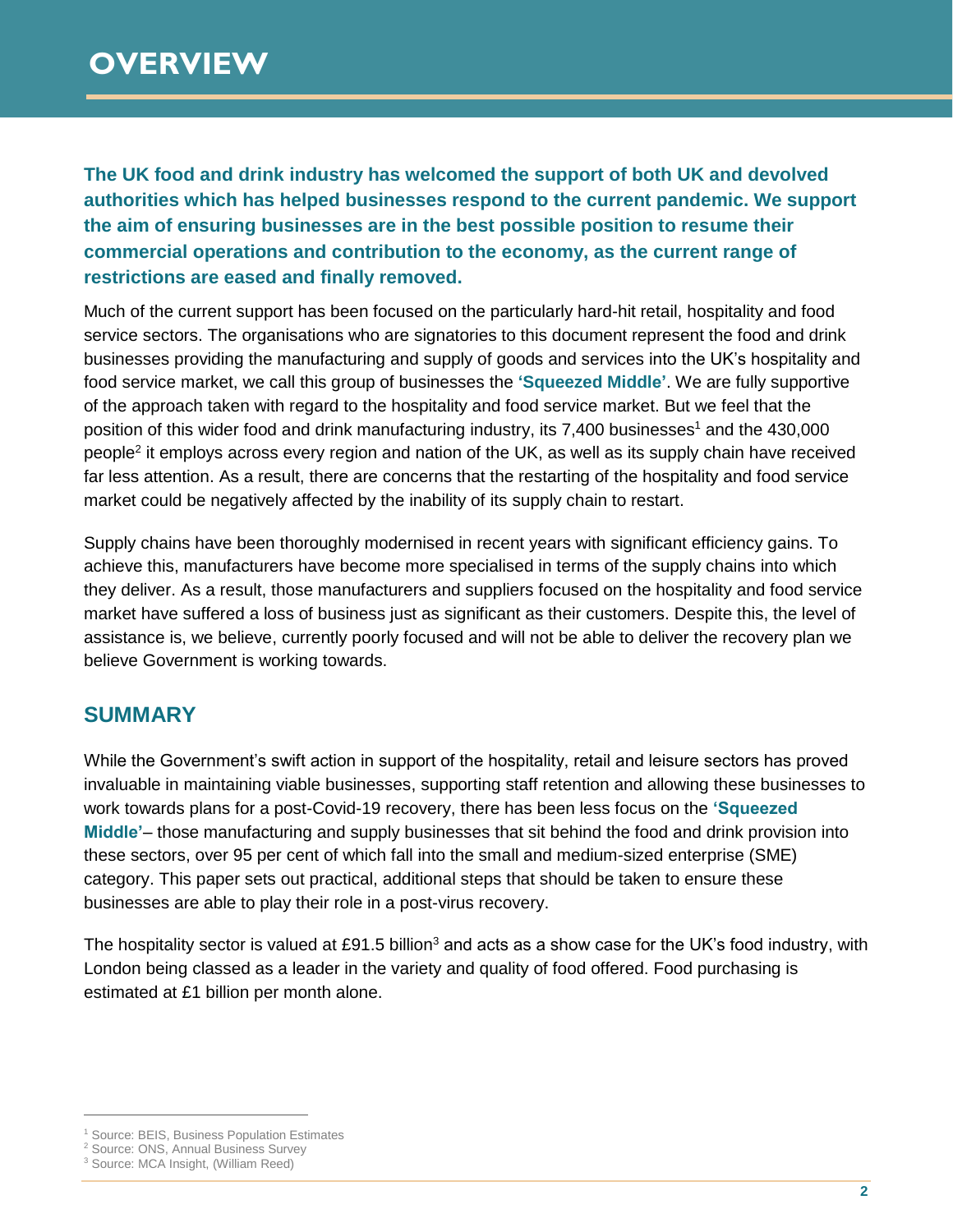## **SUPPLY CHAIN**

Businesses in the food and drink manufacturing and associated support sector fall into four broad categories:

- **i)** businesses focused primarily on the hospitality and food service sectors;
- **ii)** businesses focused on both hospitality, food service and retail with no or limited ability to repurpose between the two;
- **iii)** businesses focused on both hospitality, food service and retail with an ability to repurpose between the two;
- **iv)** businesses focused primarily on food retail, primarily through supermarkets.

Businesses falling into categories iii) and iv) are better able to cope, with some seeing increases in retail sales which have, to some extent, offset hospitality and food service losses. Nevertheless, many have had to carry higher costs, which will impact on their profitability, but for most companies their trade continues.

The same is not true of those businesses in categories i) and ii), many of which have seen up to 100 per cent of their customer demand disappear overnight as a result of the closure of the hospitality and food service market, creating a 'Squeezed Middle' group of businesses. According to the ONS<sup>4</sup>, over 80 per cent of the accommodation and food service sector surveyed halted trading between 6-19 April. It is these businesses which require immediate assistance to ensure they can maintain their business viability through to the point where their markets return and their production or services can be restarted on a commercially viable basis.

In many instances, these manufacturers have created bespoke products for hotel and restaurant chains that cannot be used for any other purpose. They often source special ingredients and packaging to create a product that is tailored to one end user and even designed to cook in a specific type of appliance.

Distribution processes are again aligned to meet the needs of the final end user, with packaging formats being of a larger size than that for food retail. All of this results in a supply chain that is not only very efficient but also seamless. While many parts of the hospitality and food service market remain closed, many businesses classified under categories i) and ii) effectively have no market or customers, despite being long-established successful businesses.

Many of these companies also face the prospect of being unable to recover payment for stocks that were supplied prior to the lockdown. Our research has shown that many companies are faced with 50 per cent of their customer base either delaying payment or not paying outstanding invoices. On top of this, there are now situations where companies that factored invoices are now being asked for the money back as the factoring companies are unable to collect the money from the customer. This is placing more cashflow and liquidity problems on manufacturers and suppliers.

 $\overline{a}$ 

<sup>4</sup> Source: ONS, Business Impact of Covid-19 Survey (BICS), May 2020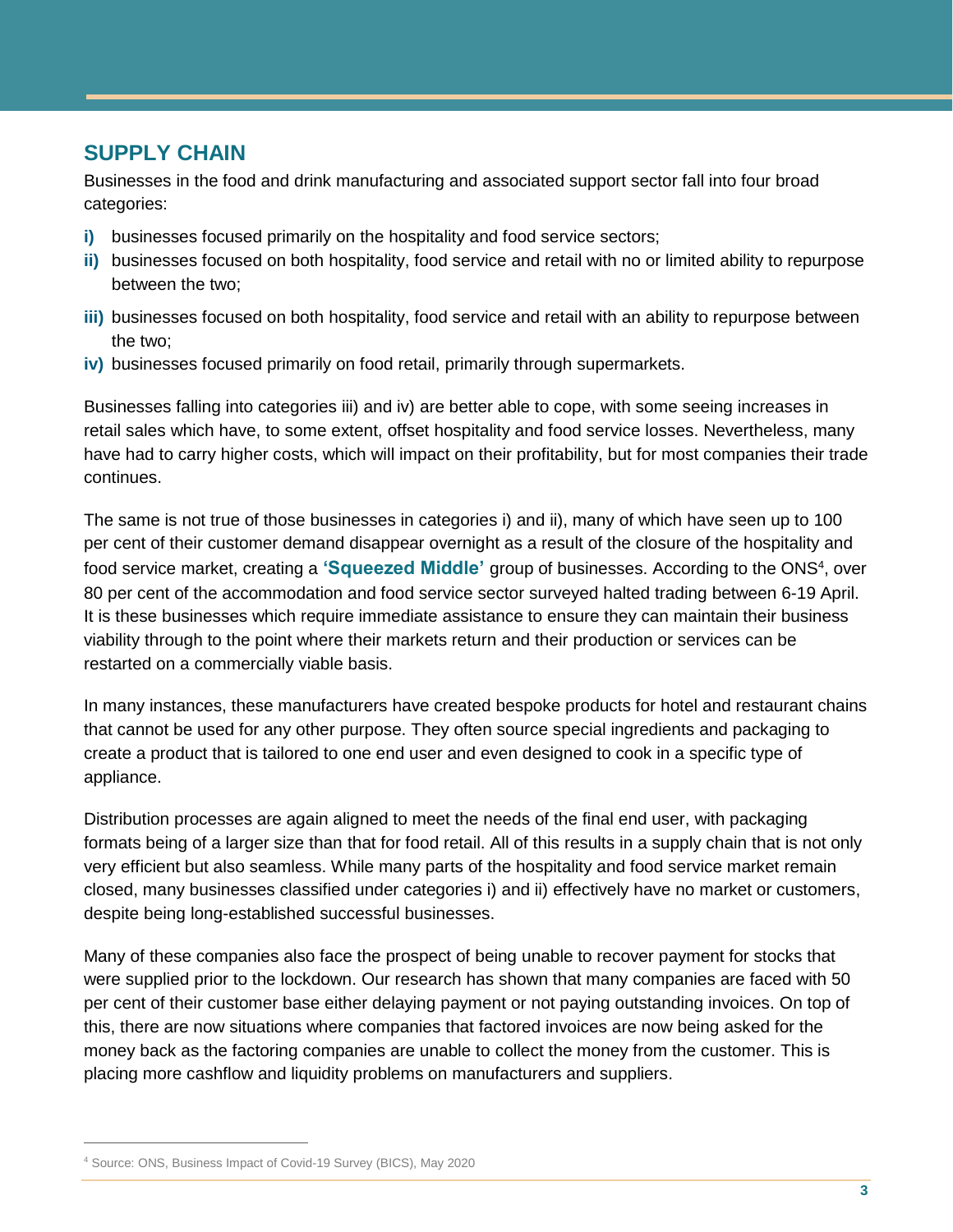# **FURLOUGHING**

Surveys undertaken by relevant associations have shown that the UK Government's Job Retention Scheme (furloughing) has been both popular and effective in allowing businesses to retain staff and their skills base (often very specific and specialised skills) ahead of a return to operations.

We recognise that the cost of the scheme has been substantial for the Government, and that measures to change the structure of the scheme announced on 29 May 2020 were required for the broader economy. We also welcome the greater flexibility around the use of part time furloughing allowing companies to bring in specific skills and workers back into the business when and as required.

The changes will however, only increase the pressure on the cash flow and liquidity of many companies in the **'Squeezed Middle'**. The cost of retaining their staff will increase – at the same time still seeing no income from their customers in the hospitality and food service market. We are also concerned that the scheme is planned to end in October 2020 when it is still far from clear if the recovery of the hospitality and food service market will have progressed to commercially viable levels, let alone pre-Covid-19 activity.

#### **Recommendations:**

- **1. Businesses supplying into the hospitality and food service market should continue to receive furlough support through the UK Government at a rate of 80 per cent of salary contribution until those markets return to commercially viable levels.**
- **2. The UK Government should formalise the deferment of PAYE and NI payments until end September 2020 for businesses supplying into the hospitality and food service market, basing the final removal of that deferment on those businesses returning to a commercially viable level of operation.**
- **3. Until the end of September 2020, HMRC should ensure that all VAT repayments are made to businesses supplying into the hospitality and food service market as they fall due, rather than being used to offset against PAYE & NI payments.**

# **LOCAL AUTHORITY BUSINESS RATES**

For many SMEs operating in the **'Squeezed Middle'**, the biggest issue they currently face is managing their cashflow and ensuring liquidity in the business. Minimising the outflow of cash from businesses whose income has been dramatically reduced or halted altogether is a priority.

#### **Recommendation:**

**4. Government should extend the 12-month Local Authority Business Rates exemption to businesses supplying into the hospitality and food service market, using the existing legislative exemption for hardship.**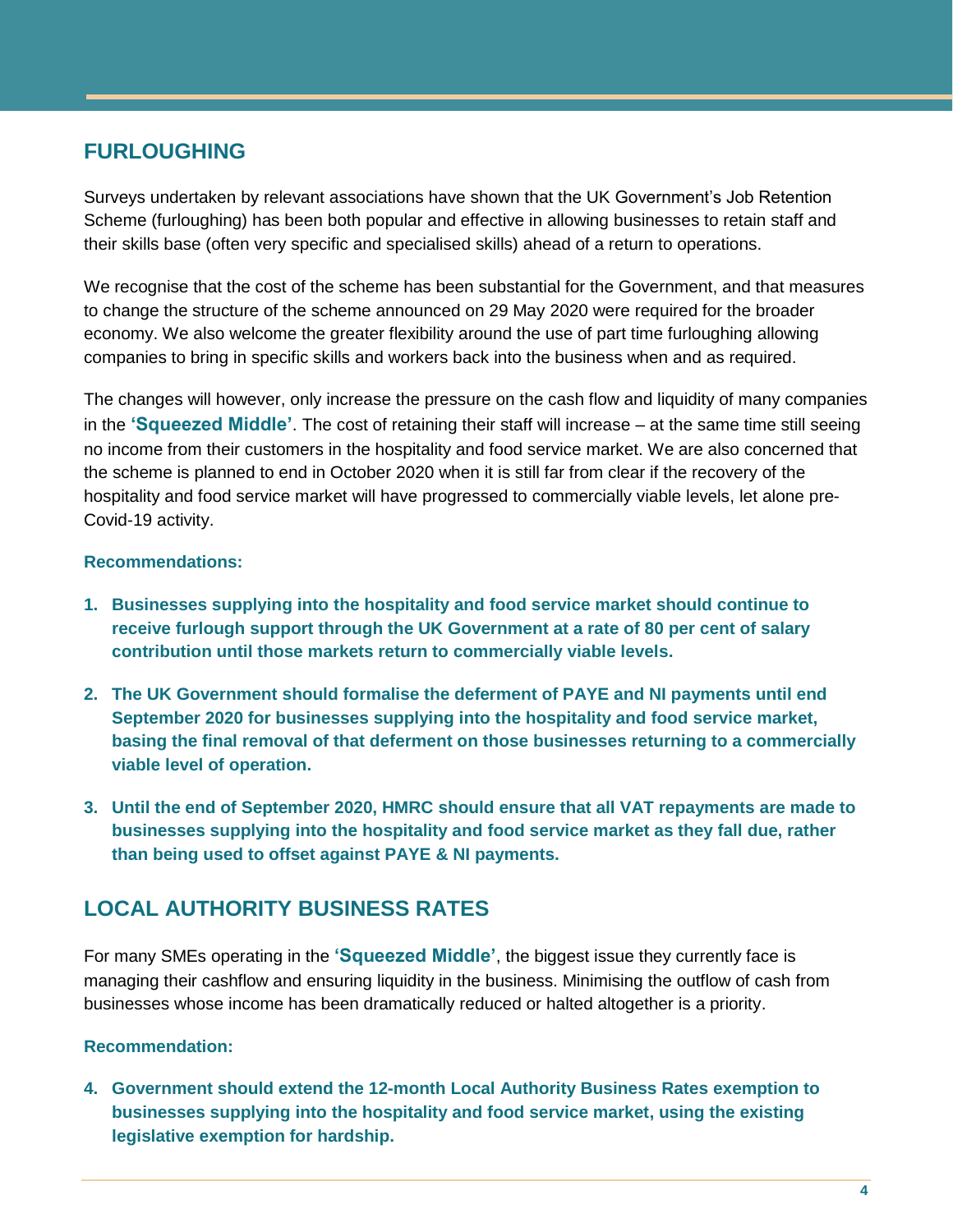# **TRADE CREDIT INSURANCE**

While trade credit insurance is not used by all businesses, it plays a significant role in businesses ability to trade. The removal of trade credit insurance, the reduction in the level of cover and significant increases in premiums has threatened the industry's ability to continue operations at a reduced level. We, therefore, warmly welcome the announcement the UK Government has made in this area but the delay in presenting detailed plans has hampered businesses in their ability to trade with their existing supply and customer bases. It is, therefore, imperative that the trade credit insurance industry gives its full support to the action taken by government.

Many businesses continue to report concerns that trade credit insurers are not adjusting their criteria to take into account the pandemic and are making unrealistic demands on businesses and their debt management which cannot be delivered where customer income has been halted because of business shutdown.

An example given to us was the complete withdrawal of existing trade credit insurance in respect of a company supplying a food retail customer. The cover related to 0.05 per cent of the businesses' combined turnover. No reasons were given for the loss in cover – confidential information being cited – despite both businesses confirming that confidentiality was not an issue. Such actions unnecessarily threaten the continued operations of businesses. This will become even more acute as lockdown measures are reduced and the wider hospitality and food service market begins to respond to increasing consumer demand.

A second example has been reports by businesses of insurers seeking increases in premiums of up to 200 per cent for the continued provision of business interruption insurance.

#### **Recommendations:**

- **5. The UK Government should expand on how its guarantee will operate, specifically what the 1 April date relates to (e.g. order date, invoice date, payment due date) and how it will continue to work with the trade credit insurance industry to ensure cover continues to be provided by all.**
- **6. The UK Government should place a requirement on the trade credit insurance industry to develop best practice rules of operation which include greater transparency and formal notification of the reason(s) for refusal or withdrawal of cover.**
- **7. Insurers should be required to reinstate reduced or withdrawn cover back dated to 1 March 2020, except where there are clear and identifiable reasons as to why this would no longer be appropriate.**
- **8. Government should now focus on ensuring all trade credit insurers have adjusted the basis on which they provide cover to reflect the particular challenges the pandemic is placing on the 'Squeezed Middle' – particularly their willingness to pay** *vs* **their short-term ability to pay as a result of Government-imposed operational restrictions.**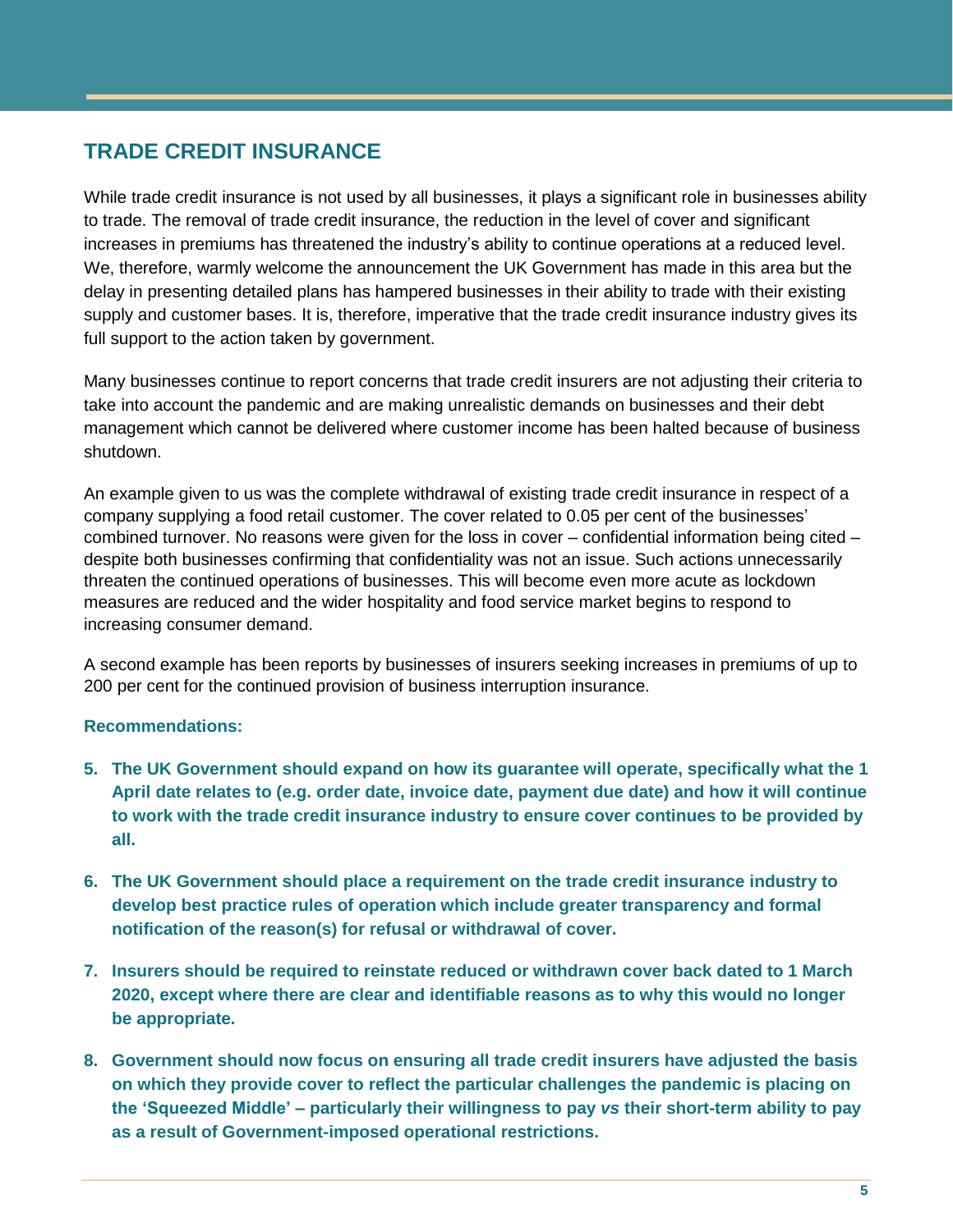# **FINANCIAL SUPPORT**

Recent survey results indicate that fewer than half of food and drink manufacturers have applied for Coronavirus Business Interruption Loan Scheme (CBILS) or Bounce Back Loan Scheme (BBLS) support. Of those that did apply, fewer than 50 per cent received funds. Further investigation found the main reason for unwillingness to apply is to avoid incurring further debt and additional interest payments beyond year one. With the primary concern being to maintain business liquidity, the focus has to be on reducing cash outflow.

For those businesses who are predominantly supplying into the wider hospitality and food service market there is a need to ensure they are supported using similar mechanisms to those in place for the hospitality and food service market.

#### **Recommendations:**

- **9. Government should provide more targeted support for businesses that does not incur additional business debt e.g. a relaxation of current rules for Apprenticeship Levy funds to allow businesses to maintain existing employment.**
- **10. Government should put in place ongoing capital and tax break allowances to maintain the workforce. These could be pro-rated depending on how many staff a company is able to keep employed.**
- **11. A moratorium should be provided to allow monies due to local or central government to remain in businesses to aid cash flow, until the hospitality industry fully reopens.**
- **12. Government should create schemes for small, medium and micro businesses that provide initial cashflow injections to businesses requiring support to secure orders for materials and/or build stock in readiness for the recovery of customer demand.**